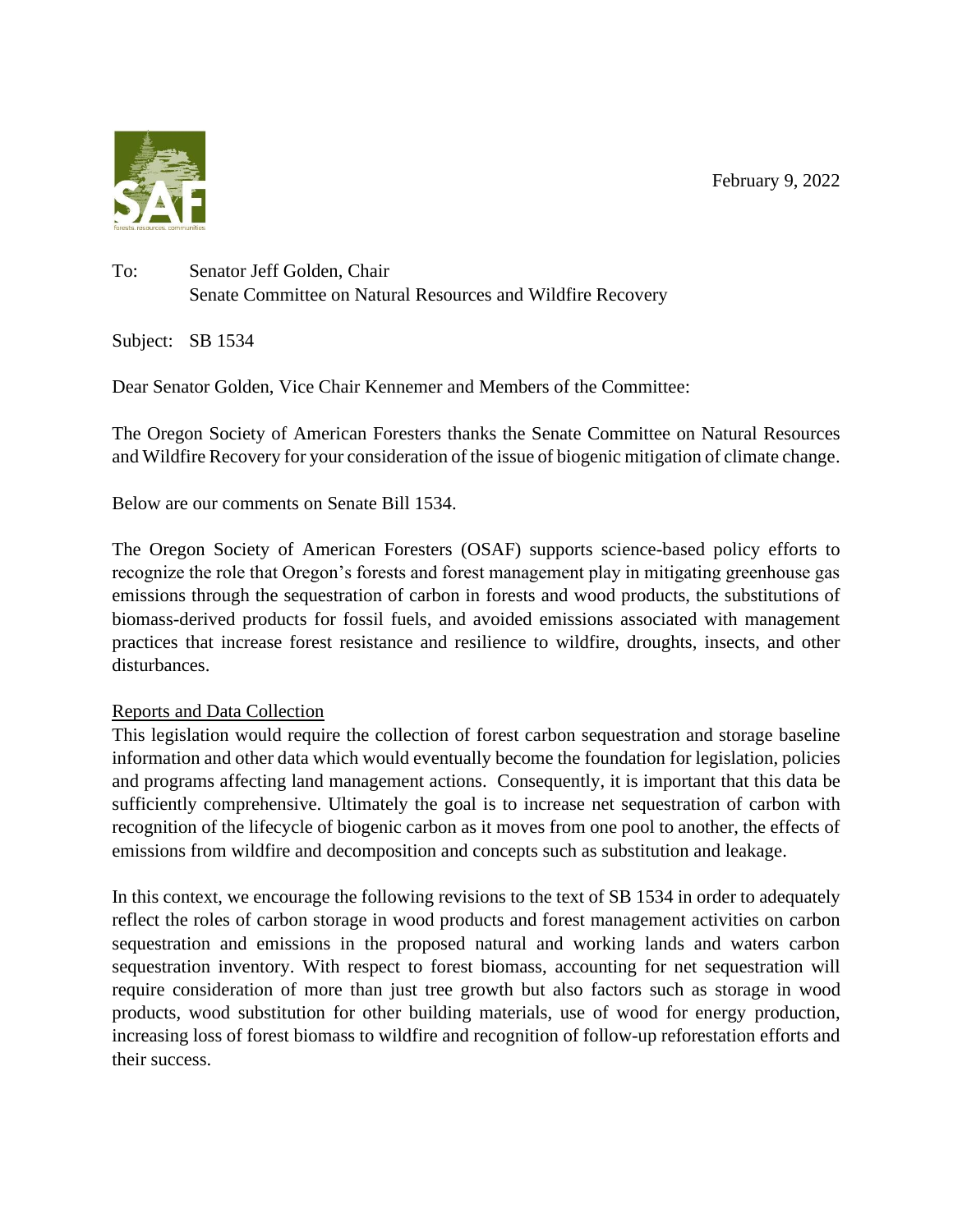Related to the baseline assessment, the Bill includes various tribal lands in the category of natural working lands and waters. OSAF questions why these lands would be included in baseline data development while public lands, especially Federal lands, are not referenced. If we intend to take an all-lands approach that is wholistically looking at climate change solutions in the state, then Federal lands should be included in the baseline data collection. Specifically, one of the strategies mentioned in the January 12th presentation to the Committee during legislative days, referenced "leveraging federal land and investment in practices," but it is unclear in the proposed Bill language where Federal lands fit into these equations.

OSAF supports the addition of language to explicitly include the contributions of carbon stored in harvested wood products, emissions avoided by the substitution of harvested wood products for higher greenhouse gas producing materials, and the effects of market leakage associated with changes in timber harvest levels into the natural and working lands and waters carbon sequestration inventory described in Sec. 5(1)(b) of SB 1534. Carbon stored in harvested wood products has the potential to offset a significant amount of carbon emissions from industrial processes in timber producing areas (Johnston and Radeloff 2019), and life cycle analyses indicate that the substitution of wood products for building materials such as steel, concrete, brick, and vinyl promotes increased carbon storage and reduce greenhouse gas emissions (Lippke et al. 2004, Malmsheimer et al. 2011). Additionally, the failure to account for market leakage in carbon inventories can result in dramatic overestimates of carbon sequestration associated with forest carbon projects that reduce harvest levels (Murray et al. 2004). The proposed use of the United States Environmental Protection Agency's Inventory of U.S. Greenhouse Gas Emissions and Sinks methods for developing the natural and working lands and waters carbon sequestration inventory (SB 1534, Sec. 5(1)(b)) does not explicitly account for changes in carbon storage within the harvested wood products pool over time, for avoided emissions as a result of wood product substitution for higher greenhouse gas emitting materials, or for the impacts of market leakage associated with any reductions in Oregon's timber harvest levels. Additional text is needed to specify that these important contributions to net carbon sequestration in Oregon's forestlands will be incorporated into both the baseline carbon sequestration inventory, and future inventories.

OSAF supports the addition of new language that calls for estimates of avoided emissions associated with forest management practices that reduce forests' vulnerabilities to wildfire, insects, and drought to be included in the natural and working lands and waters carbon sequestration inventory described in Sec 5(b) of SB 1534. Although the text of SB 1534 makes repeated references to management practices that increase forest resilience, it does not explicitly acknowledge the importance of practices that increase the resistance of forest carbon stocks to disturbance (i.e, practices that reduce losses in forest carbo stocks and/or sequestration potential as a result of forest disturbance events). Disturbances like wildfire, bark beetles, and drought contribute to significant biogenic carbon emissions through the direct combustion of organic material (wildfire only) and the release of greenhouse gasses as vegetation killed by the disturbance event decomposes (Hicke et al. 2012, Williams et al. 2016). Continued climate change is likely to

The Society of American Foresters (SAF) is the national scientific and educational organization representing the forestry profession in the United States. Oregon SAF currently has more than 700 members who are engaged in the management of forests (plants) the only proven technology for actually removing carbon from the atmosphere.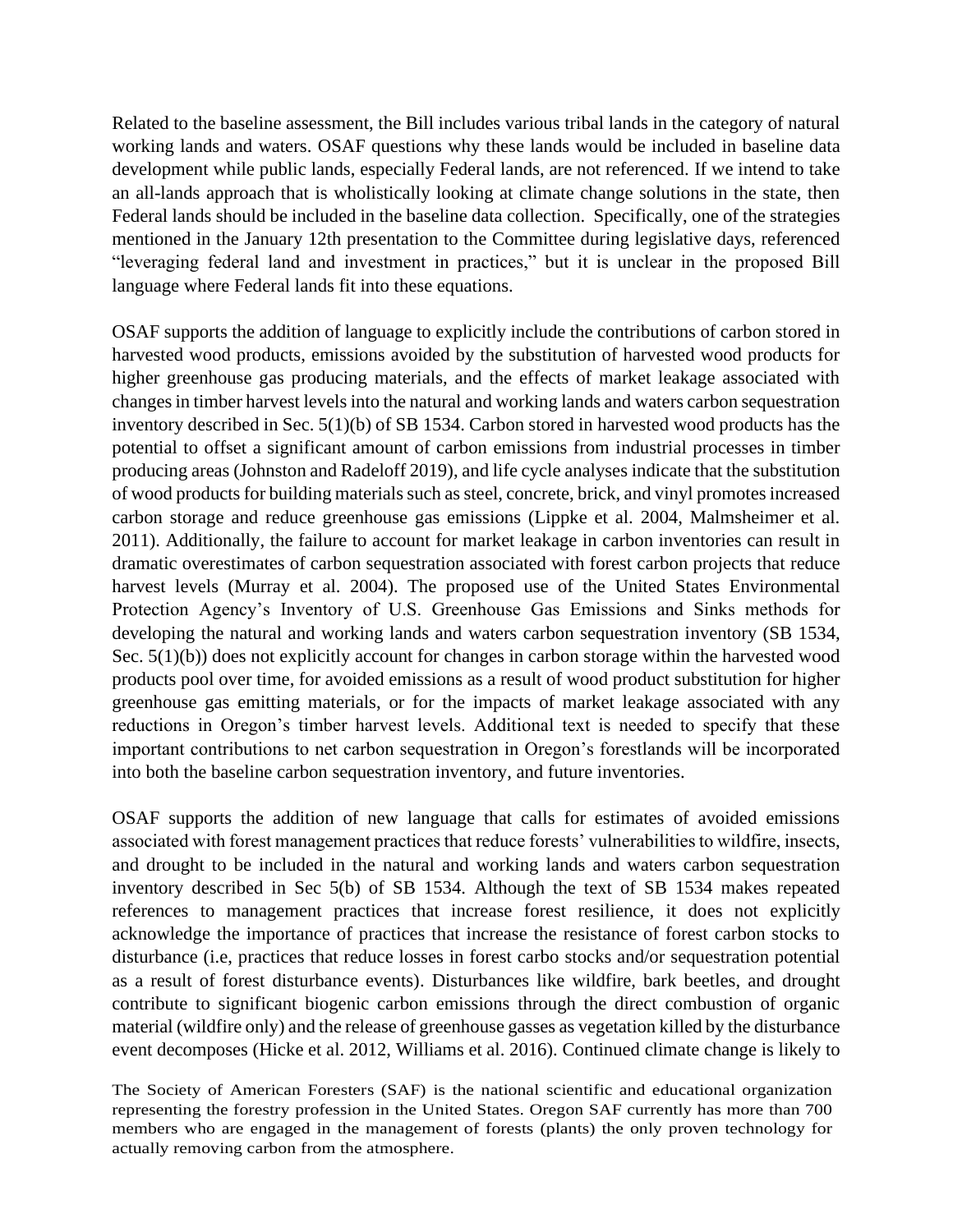increase wildfire, insect, and drought activity (Seidl et al. 2017), contributing to increased biogenic carbon emissions from these disturbances in forests. Forest management practices such as thinning and prescribed burning that reduce in situ carbon stocks in forests in the short term can ultimately contribute to increased carbon stocks in the long term as a result of reduced vulnerability to disturbances (Ontl et al. 2020) and associated reductions in biogenic carbon emissions (e.g., Bonnicksen 2008, Finkral and Evans 2008). Adding text to the natural and working lands and waters carbon sequestration inventory (Sec.  $5(1)(b)$ ) that requires estimates of forest management contributions to avoided carbon emissions from forest disturbances will prevent the proposed carbon inventory process from effectively penalizing forest management actions that temporarily reduce forest carbon stocks in order to reduce long-term vulnerability and carbon losses associated with wildfires, droughts, and insects.

OSAF believes activity-based metrics may partially, but not fully, address these factors, but we believe that this type of data needs to be collected and considered in any subsequent legislation regarding forest management.

OSAF also would like to see all reports and scientific documents to be developed in the Bill to be peer reviewed and to include a summary that recognizes the complexity of these topics with contradicting science. Summaries need to be contextualized and reports/data should be followed up with the ways in which the reports/data should and should not be used based on the methodology and assumptions made.

#### Advisory Committee

The base legislation also requires the formation of a Natural and Working Lands and Waters Advisory Committee. While the stipulated membership is diverse, the inclusion of forestry industry is not specific enough to recognize both industrial and non-industrial forest landowners who will play an integral part in reaching carbon sequestration goals and would likely be affected by any subsequent legislation. Foresters who manage forest land and advise owners on forest land management should also be expressly included on the Committee. Having a professional forester on the Committee is important because they have broad educational and experiential backgrounds and, very importantly, are the people who must interpret and implement rules and policies. Professional foresters are critical stakeholders who should be engaged early to ensure practicable goals and activities are analyzed in the reports and studies outlined in the Bill, but also to ensure realistic programs and issues are being addressed by the Oregon Global Warming Commission.

Once again, thank you for your work on this important legislation, and the opportunity to comment. If you need clarification on any of the points we have made, please call me at (503) 354-5707.

### David Wells

Chair, Oregon Society of American Foresters

The Society of American Foresters (SAF) is the national scientific and educational organization representing the forestry profession in the United States. Oregon SAF currently has more than 700 members who are engaged in the management of forests (plants) the only proven technology for actually removing carbon from the atmosphere.